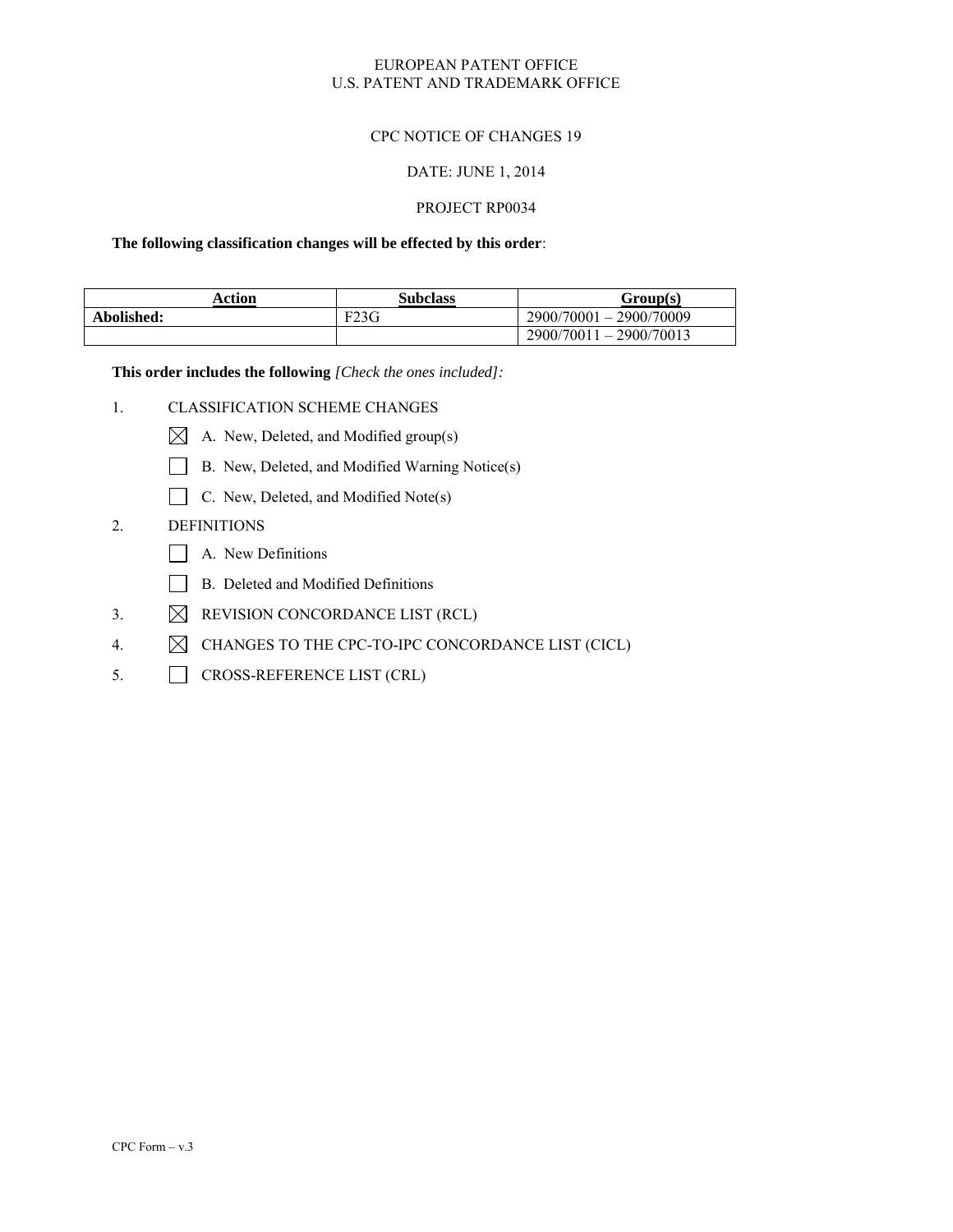## CPC NOTICE OF CHANGES 19

# DATE: JUNE 1, 2014

## PROJECT RP0034

Rapporteur Office: EPO

Project Rapporteur: EPO

Project Leader: EPO

Editor: USPTO

Editorial Board Reviewer(s): EPO and USPTO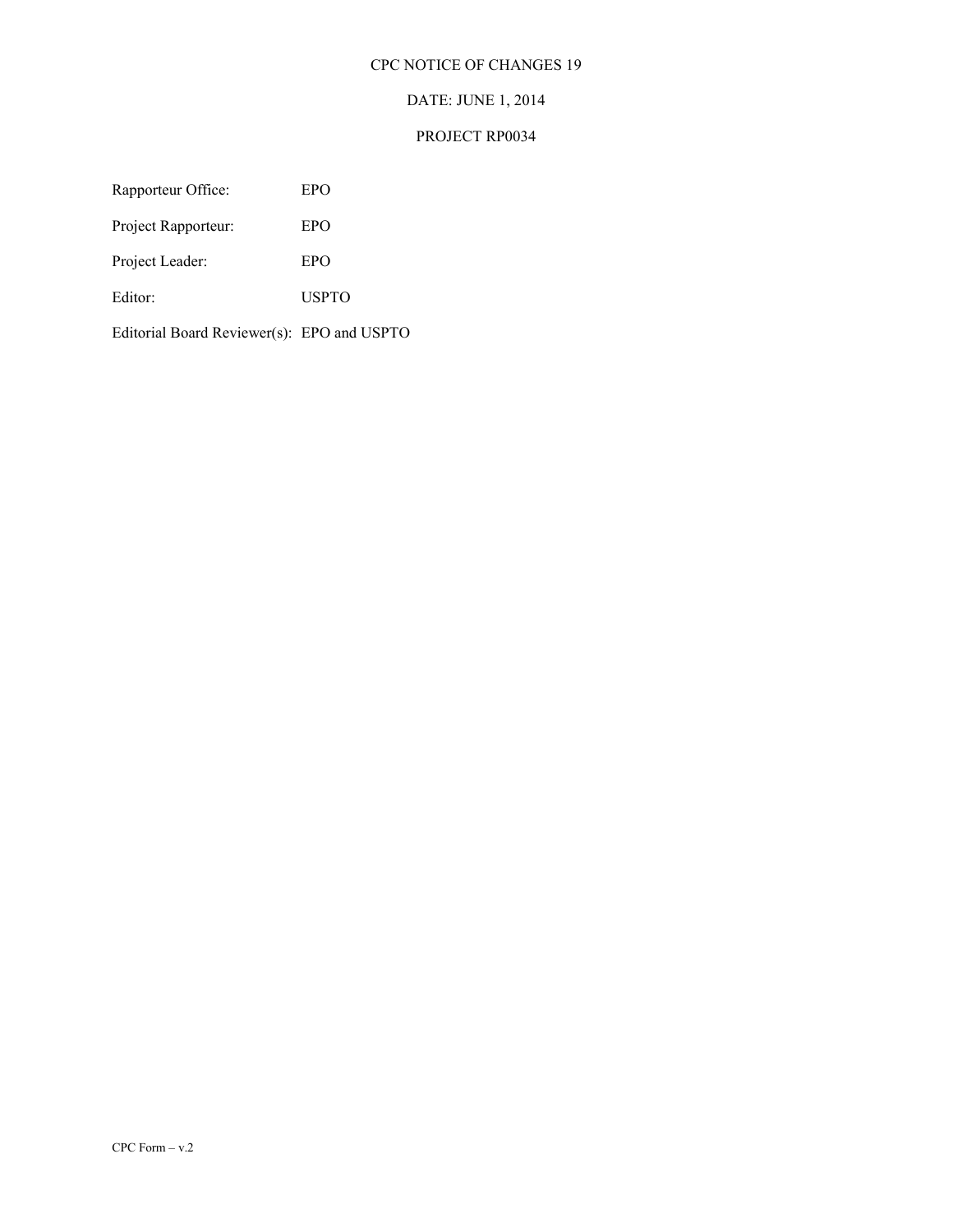# DATE: JUNE 1, 2014

# PROJECT RP0034

# 3. REVISION CONCORDANCE LIST (RCL)

| From CPC Symbol | <b>To CPC Symbol</b> |
|-----------------|----------------------|
|                 |                      |
| F23G2900/70001  | F23G2900/7001        |
| F23G2900/70002  | F23G2900/7002        |
| F23G2900/70003  | F23G2900/7003        |
| F23G2900/70004  | F23G2900/7004        |
| F23G2900/70005  | F23G2900/7005        |
| F23G2900/70006  | F23G2900/7006        |
| F23G2900/70007  | F23G2900/7007        |
| F23G2900/70008  | F23G2900/7008        |
| F23G2900/70009  | F23G2900/7009        |
| F23G2900/70011  | F23G2900/7011        |
| F23G2900/70012  | F23G2900/7012        |
| F23G2900/70013  | F23G2900/7013        |